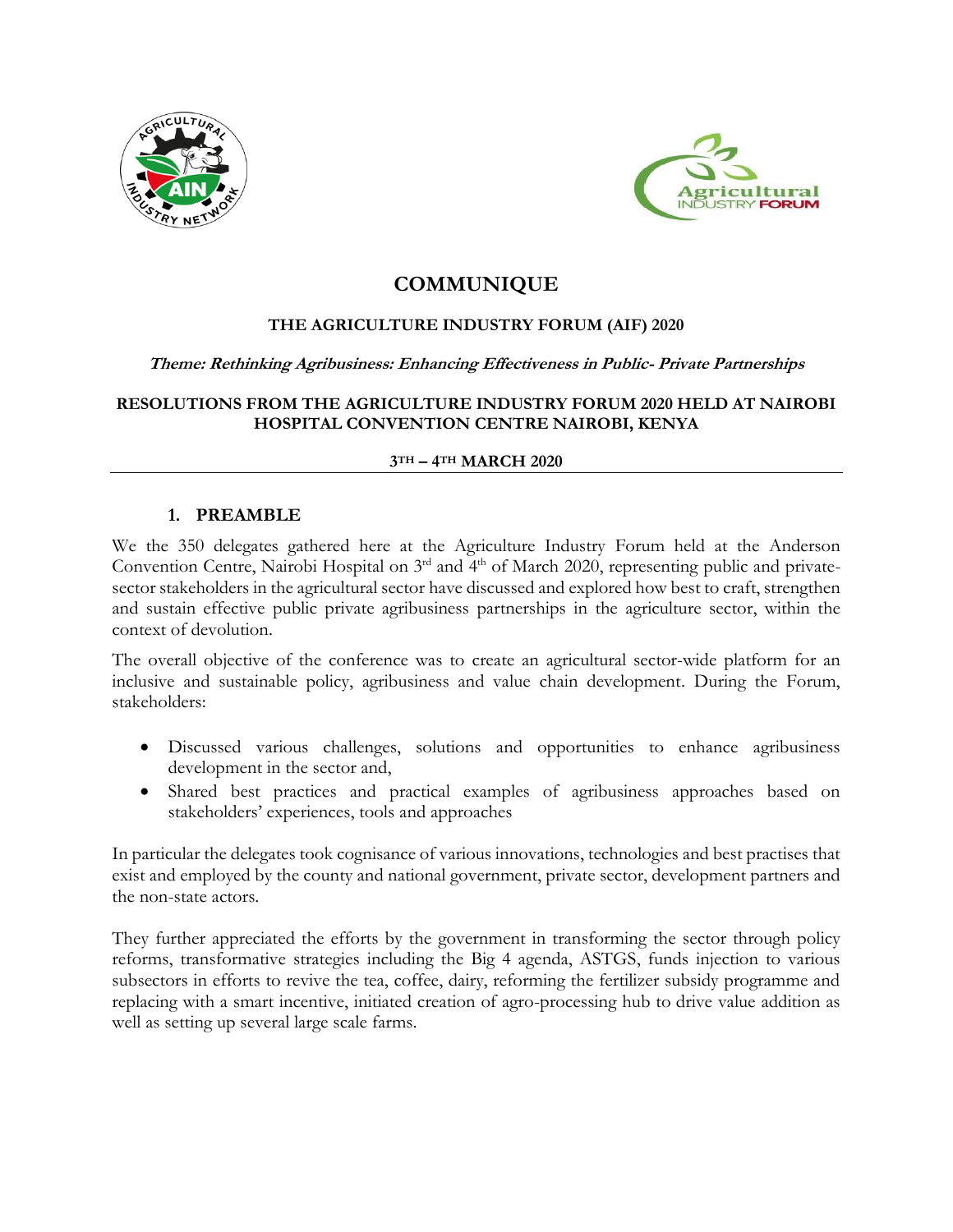# **3. The Key Challenges**

Delegates noted that despite the progress made, there are still challenges affecting growth and development of the sector. They include:

- Low and stagnated agricultural productivity
- Policy constrains including delayed finalization of the national agriculture policy, fragmented policy instruments at both national and county level, weak provisions, lack of inclusivity in policy development, multiple commodity levies and taxation.
- Weak inter and intra-sector and stakeholder coordination
- Institutional challenges, that is, weak market systems, poor cooperative governance
- Inadequate financial and human resources investment into the sector by the government,
- Limited financial access for smallholder farmers and MSMEs
- Minimal financial support for research, extension services and development financing for smallholder farmers
- Growing concern of food safety
- Low investment in value addition.

# **3. Moving forward**

From the conference, delegates undertook to implement a wide range of commitments to address critical priorities to accelerate agribusiness and value chain development. The priorities included;

# **Improving the policy environment**

- Finalization and adoption of the national agriculture policy to guide agriculture sector development at national and county level
- Alignment of existing multiple legislations governing the sector for coherent redress of challenges
- Reforming and/or enforcement of existing regulations

# **Enhancing public private partnerships**

• Establishment of a strong, inclusive public private policy dialogue platform and leveraging on other on-going initiatives (Agriculture Sector Network, public private policy dialogue platform)

# **Revamping the cooperative movement**

- The finalisation of the cooperatives policy and regulations
- Strengthening cooperatives to offer financial, education, training and publicity, marketing and input supplies
- Mobilisation and organisations of farmers into production marketing groups

# **Disruptive financing and insurance to de-risk agriculture**

• Private public partnership to leverage on private sector investment